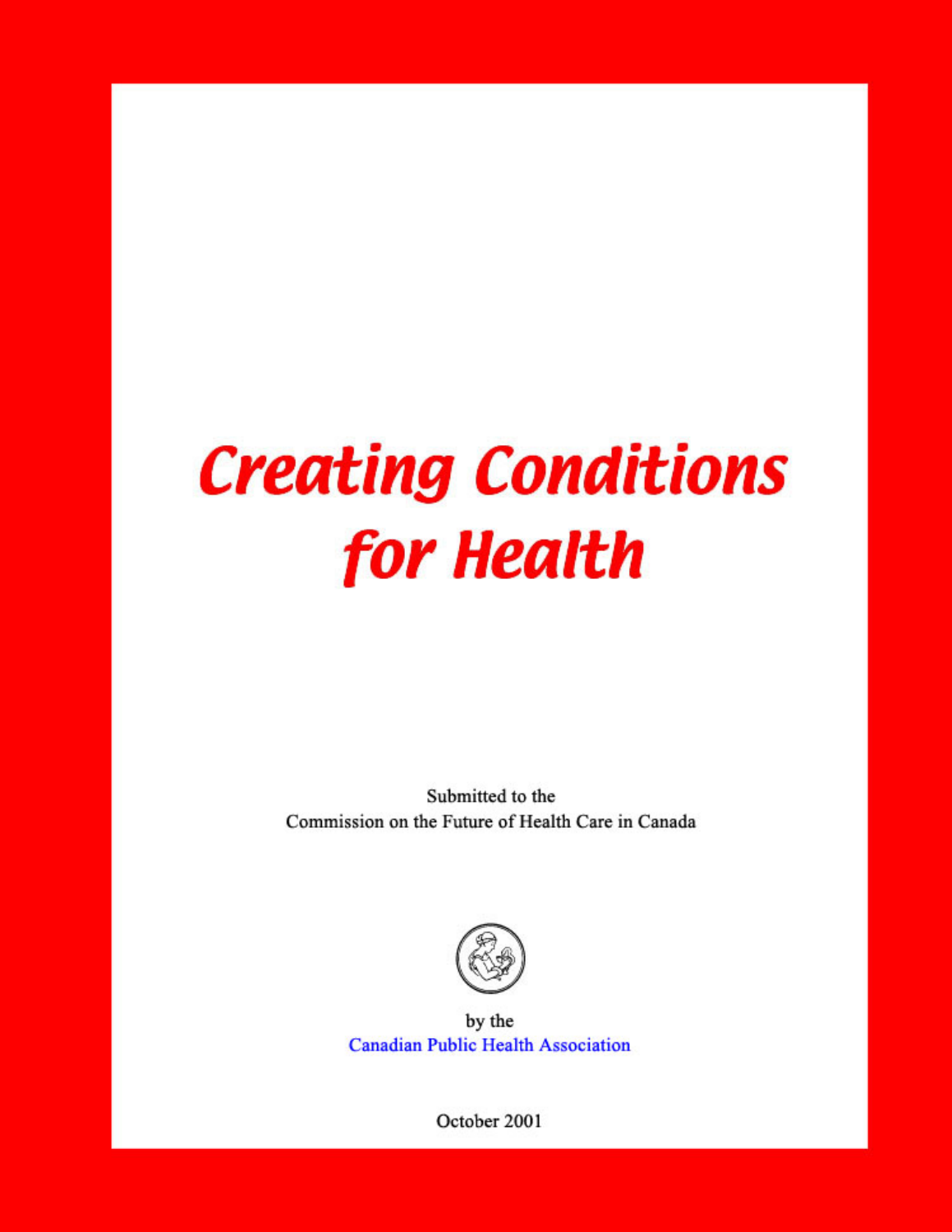Canadian Public Health Association

Permission is granted for non-commercial reproduction only.

For more information, contact: Canadian Public Health Association 400-1565 Carling Avenue, Ottawa, Ontario, K1Z 8R1 Telephone: 613-725-3769 Fax: 613-725-9826<br>E-mail: info@cpha.ca www.cpha.ca E-mail: [info@cpha.ca](mailto:info@cpha.ca)

An electronic version of this paper is available at [www.cpha.ca](http://www.cpha.ca/english/policy/pstatem/create/page1.htm)

1 Printed in Canada on recycled paper.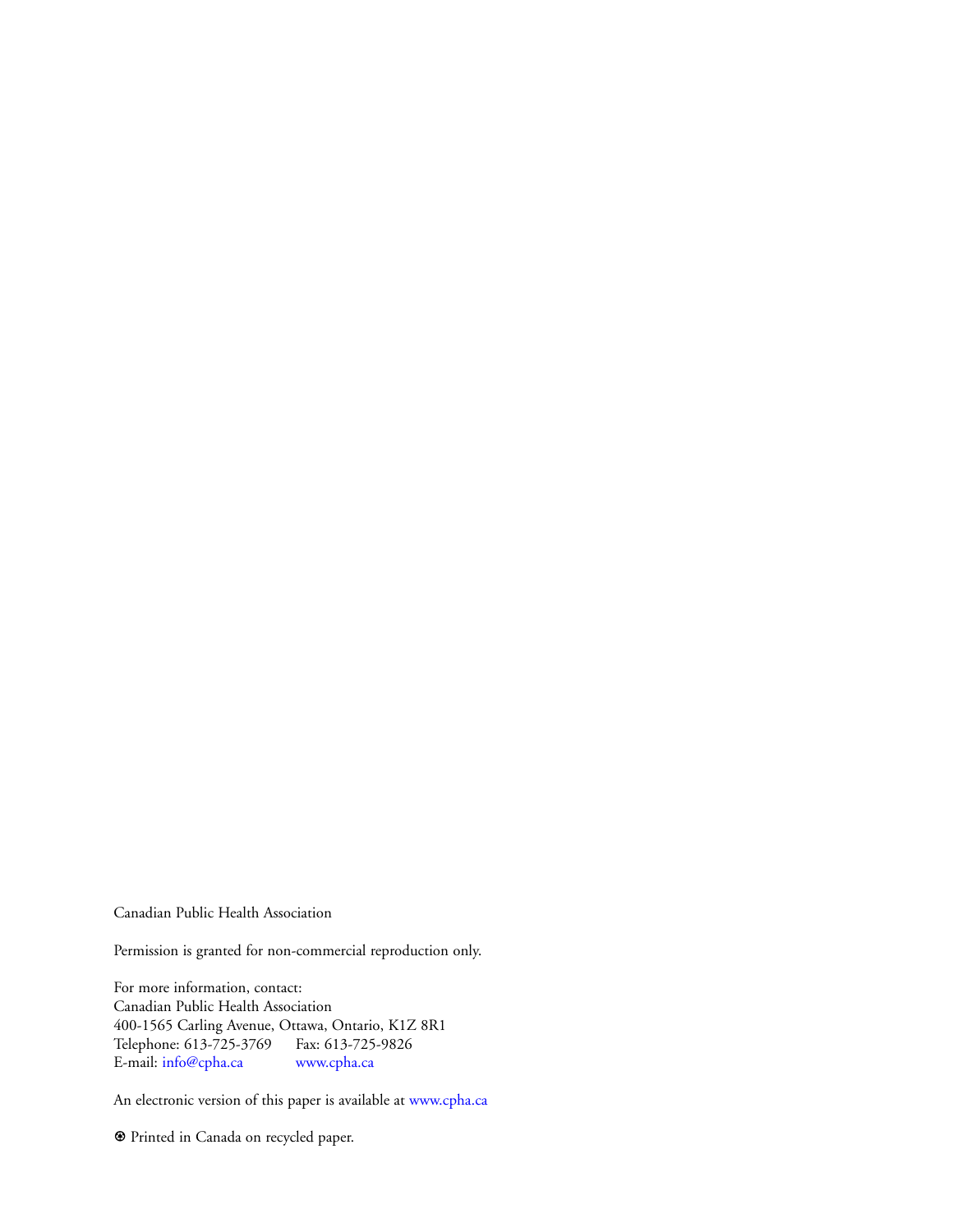# **Introduction**

#### **Who We Are**

The [Canadian Public Health Association \(CPHA\)](http://www.cpha.ca) is a national, independent, not-for-profit, voluntary association representing Public Health in Canada. CPHA's members believe in universal and equitable access to the basic conditions that are necessary to achieve health for all Canadians.

The CPHA community is multidisciplinary and multisectoral in nature including many different professions, among them administrators, policy makers, academics, community health nurses, medical officers, health and environmental health workers, public health inspectors and nutritionists. Through these diverse professionals, CPHA addresses a broad range of health and social issues, and has links to almost every community in Canada and to the international public health community.

#### **The Work We Do**

Throughout the 20th century, Public Health has been recognized as the science and art of preventing disease, prolonging life and promoting health and efficiency through organized community effort.

In Canada, the Public Health system has taken the lead in nation-wide programs that **prevent** disease and injury (from immunization to seatbelt use), **protect** health (from sanitation to prenatal health) and **promote** healthy choices (from healthy heart lifestyle education to reductions in AIDS risk factors and morbidity). Public Health approaches focus on the broad determinants of health, including people's living and working conditions. This broad approach, which seeks to address the root causes of much of the illness and other health problems in Canada, underpins Public Health today.

#### **The Public Health Perspective: Focus on the Fundamentals**

Traditionally, governments have recognized the value of Public Health programs to all communities and individuals, nation-wide. Strong Public Health programming not only improves health in its own right, but is also at the foundation of Canada's treatment system. Healthy populations need treatment less often, and respond more effectively when treatment is required. A strong Public Health system **can improve the health and well-being of Canadians for the least long-term cost**, both in human and economic terms.

Today, however, as treatment costs continue to spiral, investments in essential Public Health services have fallen. If we neglect the Public Health services that are at the foundation of Canada's health care system, the system itself is threatened. The *E.coli* contamination of the Walkerton water supply is just one case in point.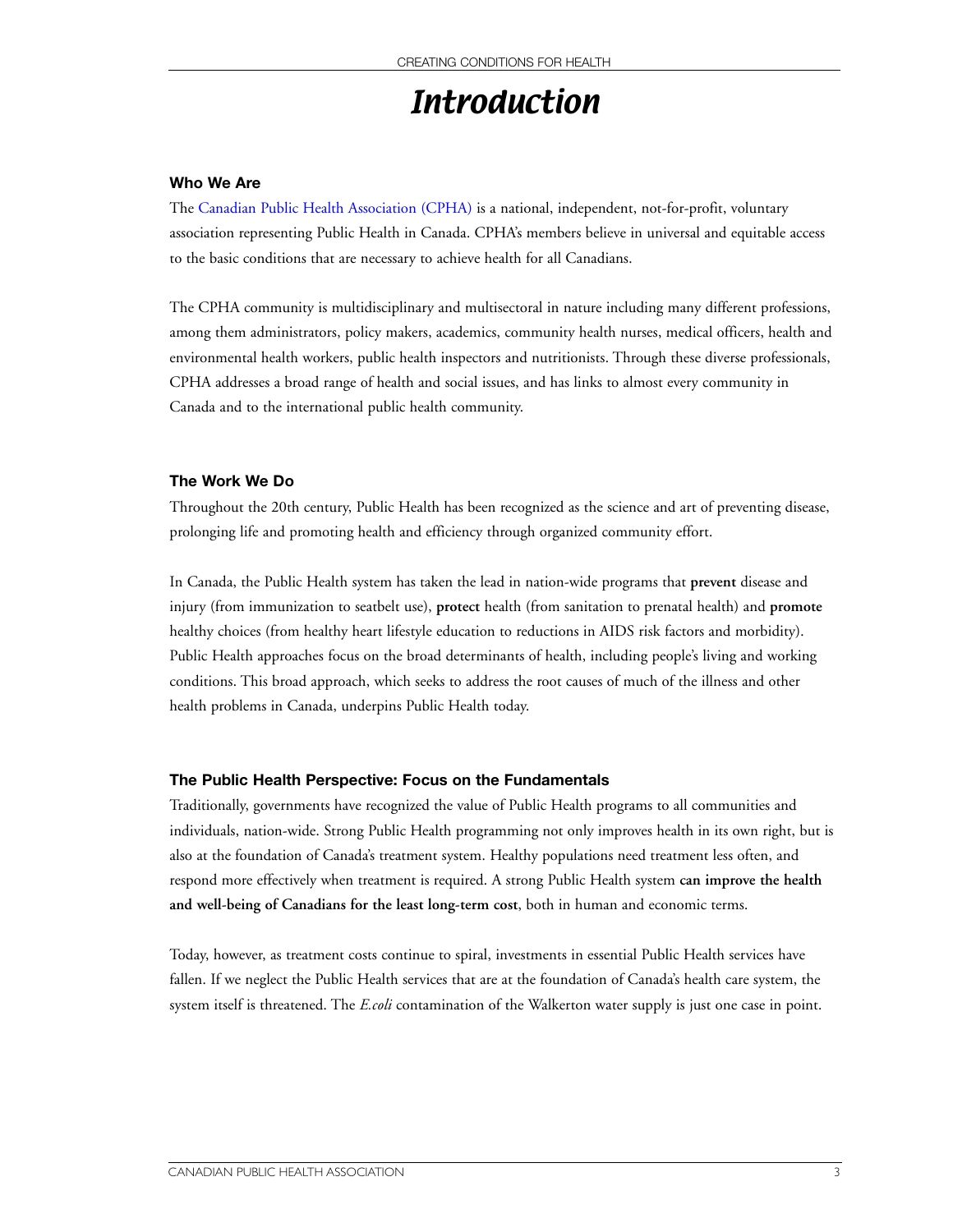#### **Public Health and Canada's Health System as a Whole**

CPHA believes that Canada's Public Health system is uniquely positioned to continue its contribution to Canadian health, by renewing and reorienting the health sector. Not only does it provide critical disease and injury prevention, health protection and health promotion strategies that mitigate the need for care in the first place; it also has a strong history of creating effective alliances with other sectors instrumental in the development of public policies that produce and maintain health.

Canada's Public Health system makes a substantial contribution to the quality of Canadian life. Public Health workers are health advocates, promoting health in its broadest form, and working closely with individuals in their homes, their schools, their workplaces and their communities. Public Health workers are important points of contact for Canadians who want to participate in the creation of a better Canadian health system for the 21st century.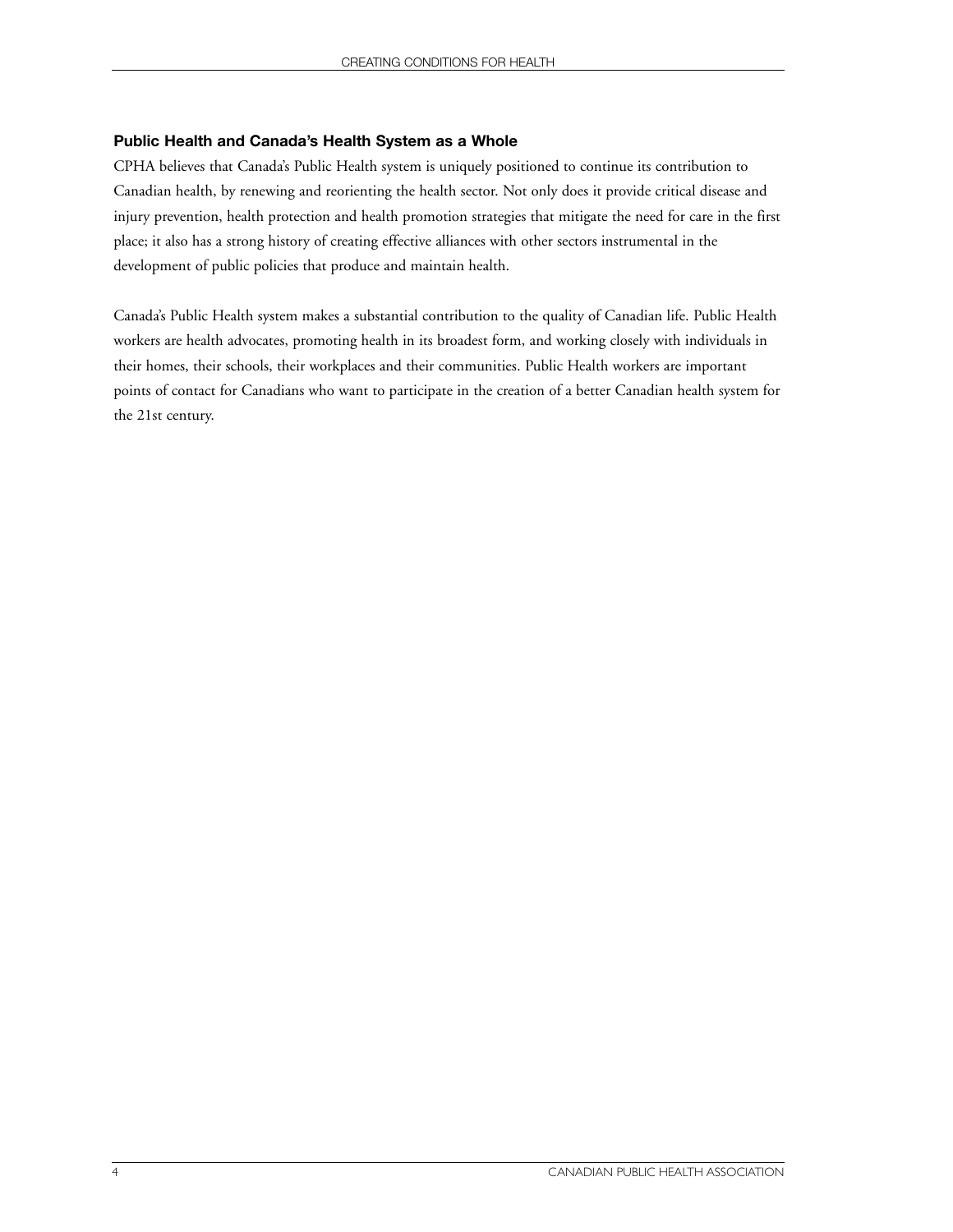# Creating Conditions for Health

# Recommendations to the Commission

### **The Areas of Inquiry: Troubling Gaps**

While CPHA recognizes that the themes outlined by the Romanow Commission are very broad, **there is no mention at all of health promotion and disease prevention or focus on population health**. These gaps are very troubling.

Health promotion and disease prevention are essential aspects of Canada's Public Health system, which has been at the forefront of change in the past, and has great potential to build a healthier future. In fact, it is only with a strong Public Health system that Canada can continue to **create conditions for good health**, and achieve the World Health Organization's goal of "health for all".

It is essential to the health care system as a whole that Canada continue to maintain its much-admired Public Health system, and build on its successes over the last century.

#### **Our Changing Environment**

Two issues should perhaps be given special mention, since both reflect critical changes in the fabric of our society, and promise to be priorities for Canada's health system.

- 1. The tragic events of September 11 alerted Canadians to the necessity of a strong Public Health infrastructure capable of delivering emergency Public Health services across the whole population. The Public Health system, with its outreach into communities and workplaces, is ideally suited to deliver emergency aid, but the recent crisis amply demonstrated the deficiencies in our system, and our inability to respond effectively and quickly. Our Public Health infrastructure will require immediate and significant upgrading if we are to enhance our ability to protect the public health.
- 2. Canadians are well aware that the country's demographics are changing, and that increases in agingrelated and chronic diseases will place further demands on Canada's health system as a whole. The health system must, of course, prepare to cope with the increased demand for treatment of illnesses and conditions that cannot be avoided. But perhaps even more importantly, Canada needs to invest in strategies to prevent that which is preventable.

Prevention and health promotion are essential aspects of Public Health and with Canada's changing demographics, strong, well-funded prevention strategies will be increasingly critical to the health system as a whole.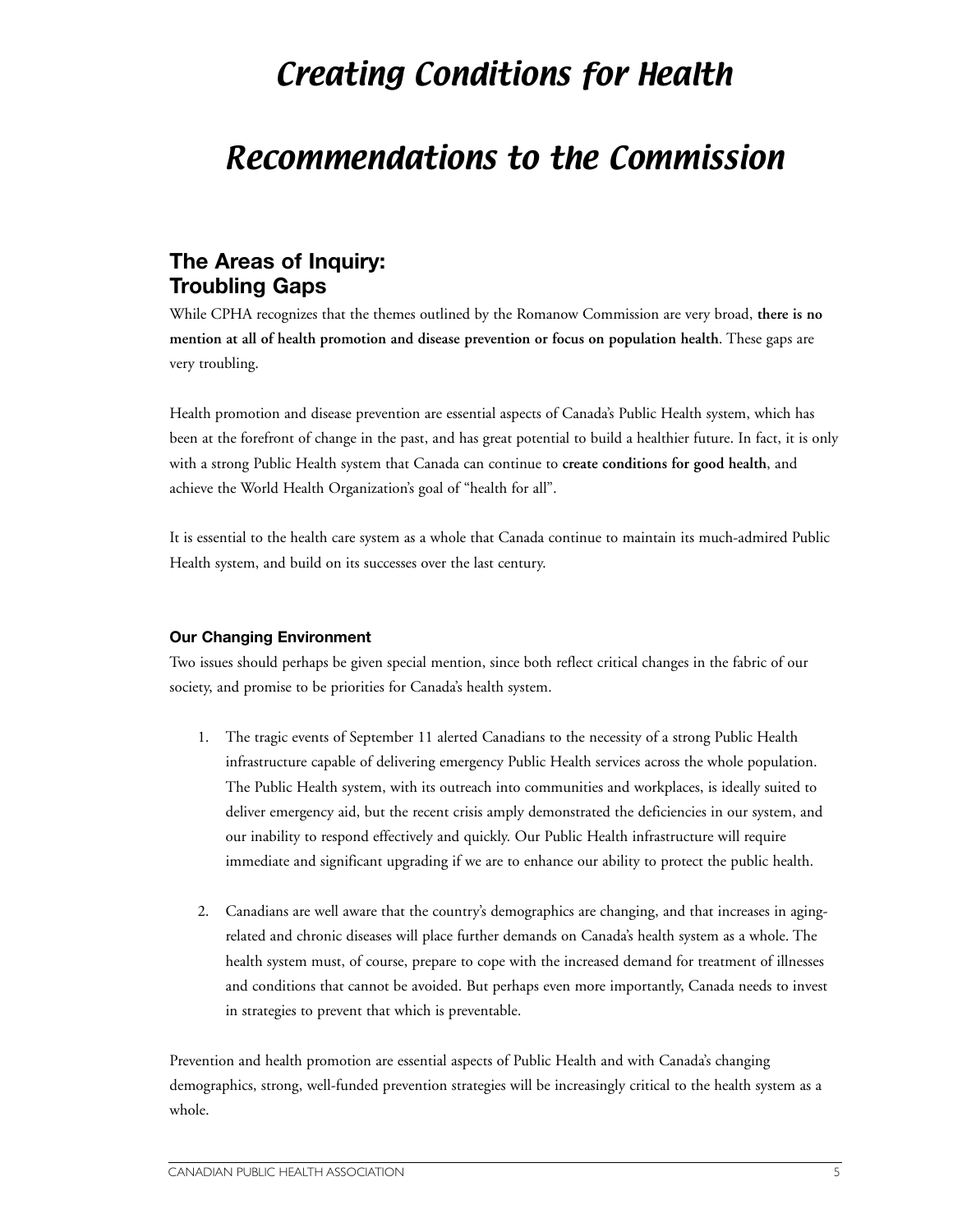## **Canadian Values: A Canadian Definition of What Health Means**

The world-renowned Ottawa Charter for Health Promotion (1986) successfully articulated a new, clearer vision of what health is. In the past, Canada's health system followed a biomedical model, focusing primarily on health care in hospitals, clinics and other institutions. Today, Canada is adopting a far broader definition of the **determinants of health**, including: safe environments, adequate income, education, shelter, safe and nutritious food, and peace, equity and social justice. This biopsychosocial model recognizes the complex nature of health.

The Ottawa Charter helped catalyze a shift in how Canadians think about health. In Canada, good health is much more than the presence or absence of disease. Our life expectancy has climbed dramatically – from 59 years in the 1920s to 78.8 years in 1998 – largely because of the control and prevention of infectious diseases by Public Health programs (Crompton, Canadian Social Trends, [Statistics Canada\).](http://www.statcan.ca/) Canadians have benefitted from a wide variety of non-medical interventions, from clean water to better housing. These fundamental social changes have been coupled with a sweeping range of nation-wide Public Health measures, from pasteurization and better nutrition to accident reduction and healthier lifestyles.

At all ages, Canadians are healthier now than they were 20 years ago. Canadians are committed to building on those gains, and to do so means focusing on the **root causes** affecting health. Canada's Public Health system monitors and strives to improve the overall health of communities by focusing on health promotion, disease and injury prevention and health protection.

## *"So, how do we make the national principle of comprehensiveness more meaningful...?"*

*... Commissioner Roy Romanow to the Canadian Federation of Nurses Unions*

#### **Adopt a vision that emphasizes fairness, equity and "Health for All"**

Improvements in Public Health are core to the work of government. Ongoing work is essential if we are to continue to improve Canada's quality of life, and build a nation of healthy people living in healthy communities.

Canada's Public Health system works for all Canadians, acting on factors in the environment that enable Canadians to be healthy and reducing inequities in the conditions that put some Canadians at a disadvantage for attaining and maintaining optimal health.

Today, higher rates of illness, injury, morbidity and mortality are concentrated disproportionately among Canada's most vulnerable populations. The Public Health system seeks to address barriers in access to key health determinants, and thereby promote equitable access to culturally relevant services for vulnerable populations. Only by designing programs that respect the cultures of the nation's people and communities and by celebrating Canada's diversity, can health professionals help improve the health of vulnerable populations and reduce the demands on the health system as a whole.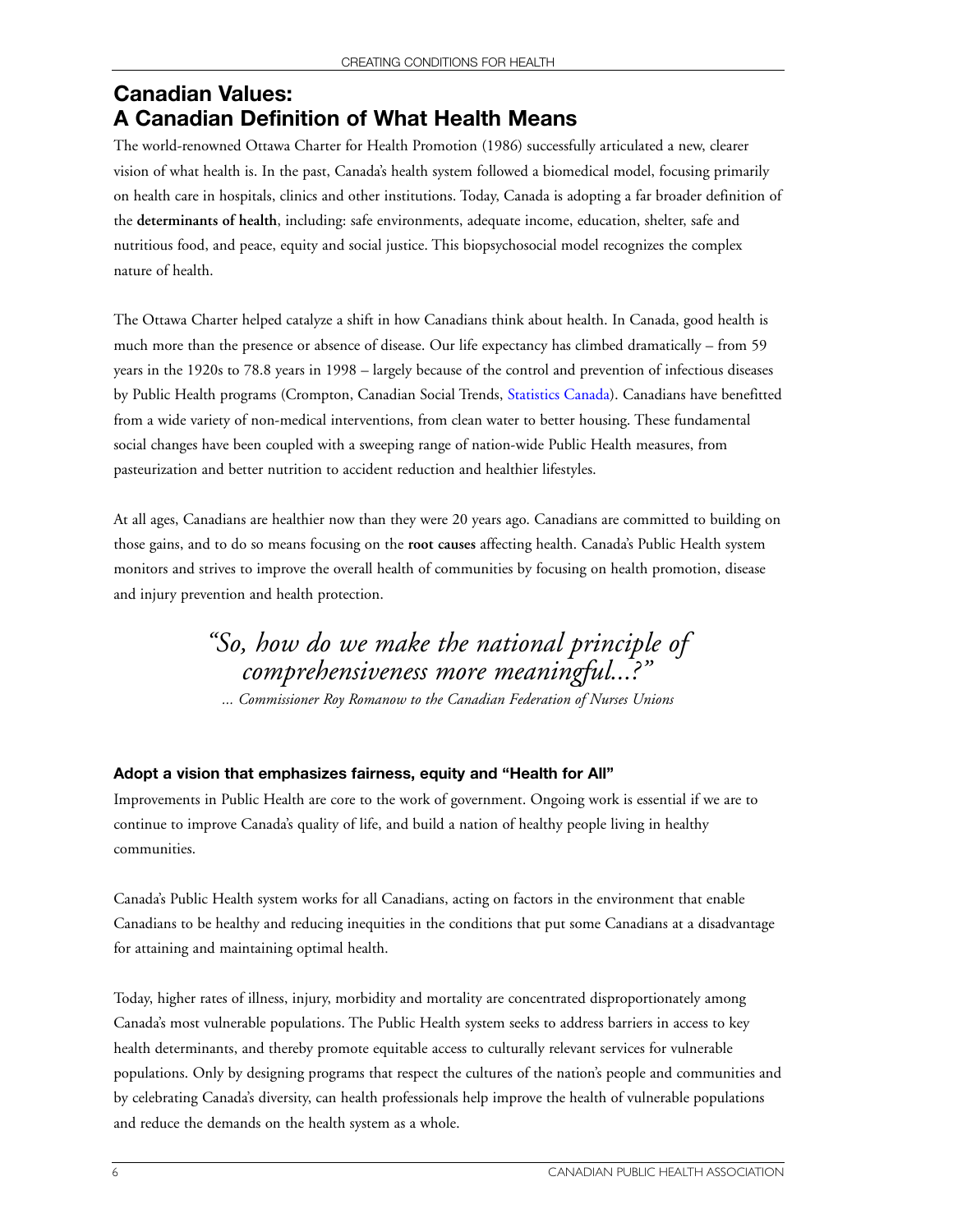Achieving "Health for All" means providing universal access to those determinants of health we can modify. Enhancing the health of vulnerable populations is one of the key health challenges we face in Canada today.

□ Canada requires a broad vision for health care in the 21st century that identifies an integrated continuum of services and is focused on population health and the full range of factors affecting it. A broad vision will address persistent inequalities in health status, and the needs of Canada's most vulnerable populations.

Such a vision must focus on the broader determinants of health if it is to get to the root of the real health issues in Canadian society.

## **Sustainability: Thinking Long-Term**

In Canada today, much of our energy is focused on containing the high costs of treatment. The potential of new technologies and genomics captures the public imagination, but as inspiring as the technological advances are, even the most optimistic technologies pale in effectiveness when compared to fundamental Public Health strategies.

Injury prevention is but one example. Canadians spend \$8.7 billion annually to treat about 2 million injuries that for the most part could have been predicted and prevented. Protective and preventive measures such as seatbelts, bicycle helmets, speed controls and highway redesign have helped reduce the overall rates of injury deaths, but it is estimated that some 22,000 further injuries and permanent disabilities could be prevented. Prevention strategies save lives and result in about \$500 million in net savings in health care costs annually (SMARTRISK Foundation, The Economic Burden of Unintentional Injury in Canada, 1998).

Strategies that protect our health, prevent disease and injury, and promote health across all communities and socio-economic groups, have a strong impact on **reducing demand** for the tertiary care system. Public Health services build conditions that promote health and prevent that which is preventable, so that treatment is required less often and is applied in more favourable situations.

The message is clear: to reduce the demand for tertiary care, Canada's system requires a fundamental shift. Canada needs to focus on health promotion and disease prevention in order to make the greatest gains in population health. To do so, it needs to invest in strong systems for Public Health and primary health care.

A strong Public Health system is a fundamental component of a sustainable health system for all Canadians. Its importance cannot be overestimated. A truly sustainable health system is a **balanced system**, which develops and invests in a full range of health services, from Public Health and community care through hospitals and long-term care facilities.

In an integrated and balanced health system, **Public Health should be endorsed as a critical component and Public Health policies, programs and services should be planned, funded and delivered accordingly.** The principles of the Canada Health Act should be extended to include health promotion and disease prevention.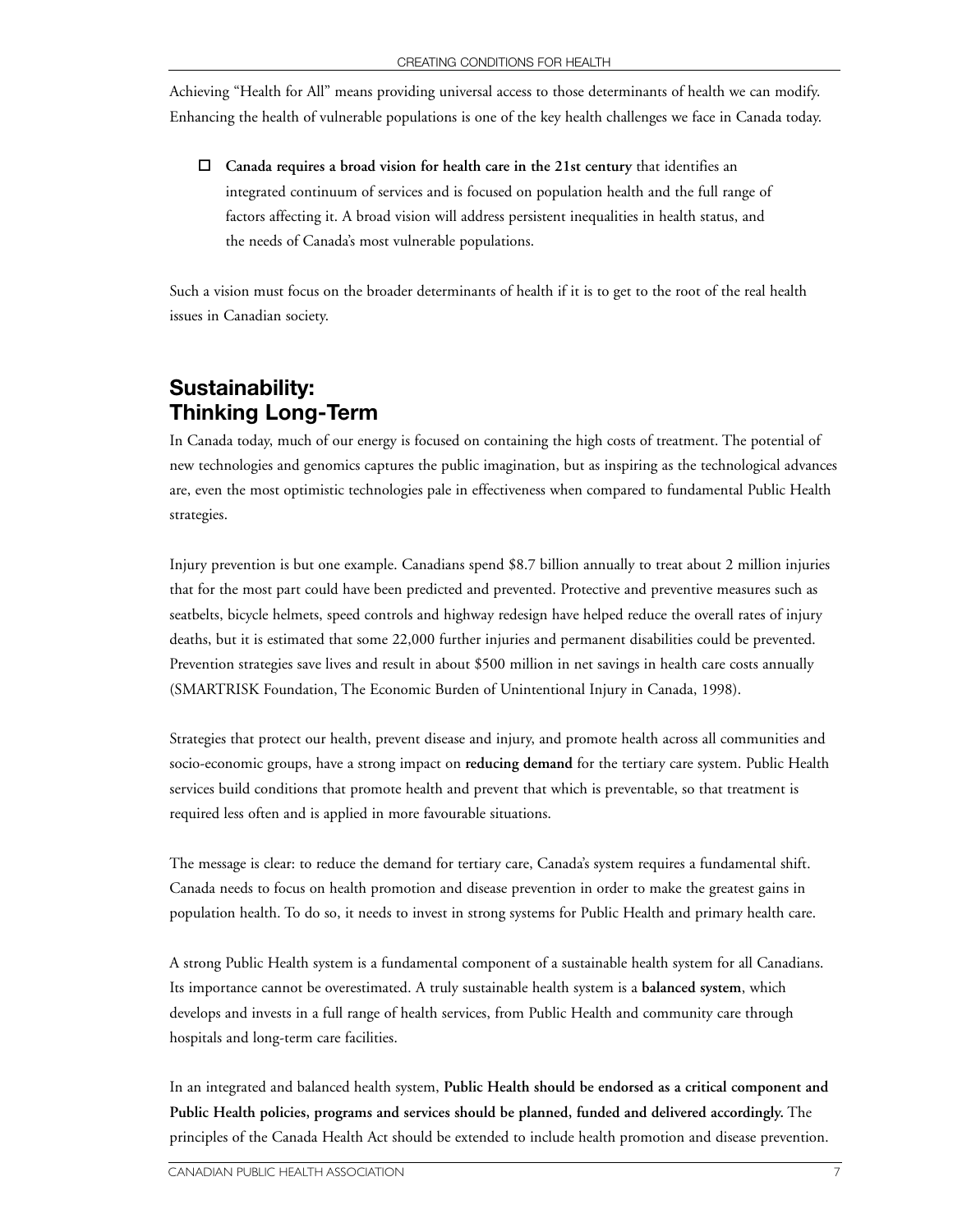#### **Allocate resources in a more balanced manner**

Despite growing public understanding of the broad determinants of health, Canada's system is still primarily focused on acute care. Policy-makers are often preoccupied with issues such as perceived inadequacies in the health care/treatment system, including the anticipated future demands of Canada's aging population. Indeed, these services are critical to the well-being of Canadians everywhere, whether they or their family members require cataract surgery or life-saving cancer treatment.

Public Health services, however, are equally essential. Public Health successes have been many, from the control of communicable diseases to reductions in drunk driving and huge decreases in the preventable diseases of children. Major improvements in prenatal care alone have saved the health care system millions of dollars by decreasing the number of low birthweight babies. The saving over the course of each baby's life: \$600,000 in hospital and medical costs.)

But those successes – even those that are substantial – are often invisible to politicians and the public as a whole, since Public Health programs typically involve investments and measurement over the long term to gauge results. The consequent erosion of funding and support for Public Health poses a major challenge since it diminishes the capacity of Public Health to respond to existing demands and the emerging challenges of the 21st century.

Nonetheless, competition for funding among various arms of Canada's health system is counter-productive.

 $\Box$  Canada needs to develop an appropriate growth factor (or a cost escalator) to ensure **ongoing, adequate financing and stability for the full health care system.** It must, simultaneously, develop strategies to allocate more appropriate levels of public resources for Public Health: disease and injury prevention, health protection and promotion.

#### **Engage people in their own health**

Sustainability, however, depends on far more than funding issues. A sustainable Public Health system is responsive to changing community needs and resources. Canadians are increasingly insistent on genuine public participation in setting the values and principles underlying the system.

This insistence on public participation has become abundantly clear in restructuring efforts that have been underway in the provinces and territories since the 1980s. Several common themes have emerged. As well as the broad emphasis on population health, supported by balanced funding, jurisdictions are calling for renewed effort to bring the planning and delivery of health services closer to residents.

Canadians come into contact with the Public Health system daily, through the disinfected fluoridated water we drink to the immunization programs and safe food we depend on. Public Health measures and programs are a fundamental part of everyday life.

And when Canadians need health care, the first step in the continuum is primary health care. It provides the initial contact for the individual, the family and the community with the health treatment system, bringing health care as close as possible to where people live, work and play.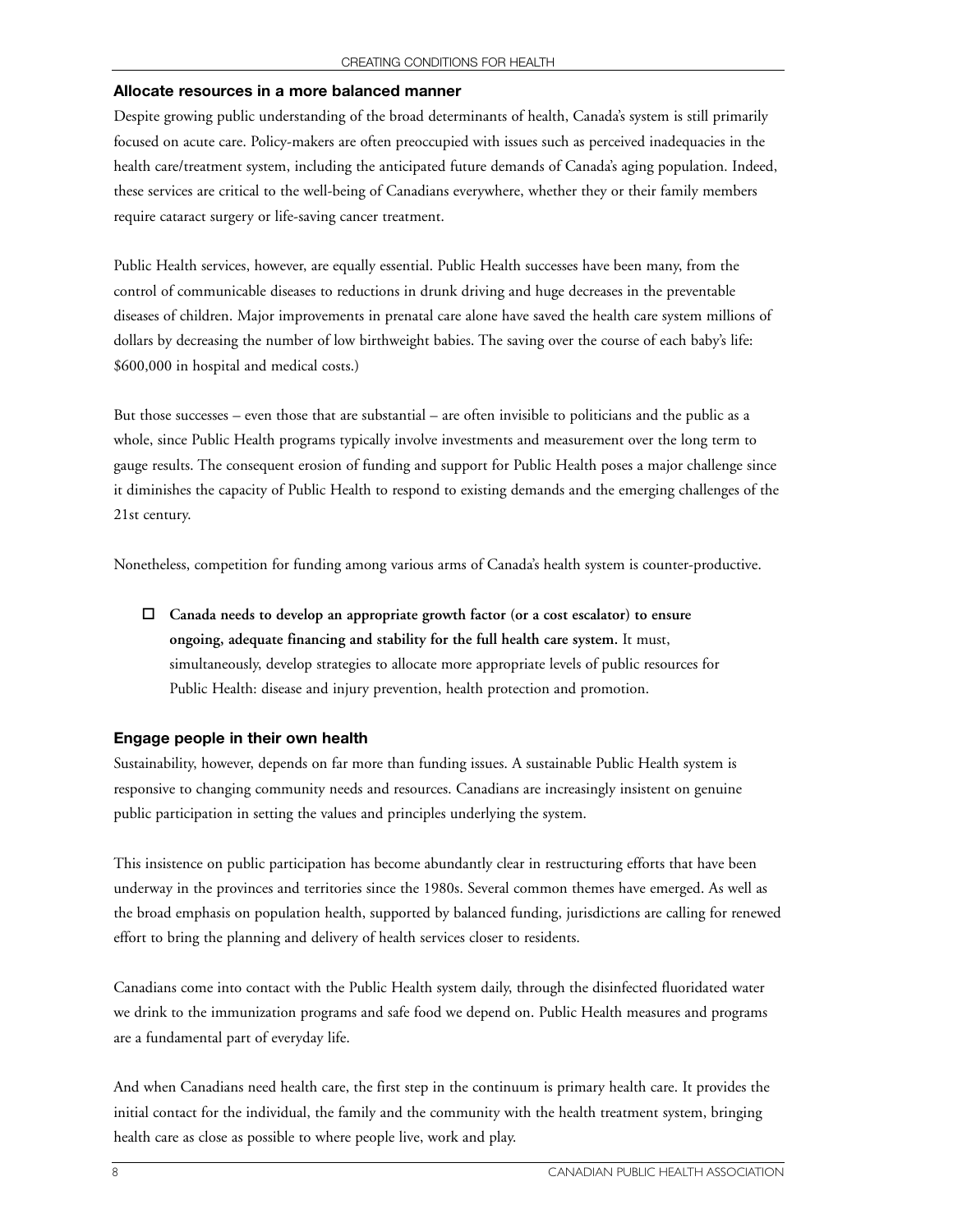□ Canada must strengthen primary health care as the point of initial contact of individuals, **families and communities with the health treatment system.**

#### **Managing Change**

As our understanding of the determinants of health becomes more complex, so too does the identification of problems and appropriate solutions. With increasing complexity come increasing demands and responsibilities.

The demands are many and varied. For example, in a society that is technology-driven and globally-oriented, Public Health must take action against illiteracy. This is part of the broader commitment of Public Health to reduce the inequities in social conditions that prevent Canadians from attaining optimal health.

No jurisdiction can handle such challenges alone. Yet, working across a wide range of jurisdictions and a broad array of sectors makes it difficult to articulate clear roles and responsibilities, and even to clarify the language we use and the technologies we require. On the bright side, there are many examples in many communities of citizens, agencies and sectors coming together to create conditions for health. These successes need to be shared.

> *"Health care has often been described as the most complex organizational structure in existence. Change is very difficult." ... Commissioner Roy Romanow to the Canadian Medical Association*

#### **Strengthen recruitment**

There is an increased need for ongoing training within the Public Health field, to allow practitioners to adapt their skills and strategies to incorporate the advocacy and community mobilization associated with population health approaches. The Ottawa Charter for Health Promotion stresses the need for health professionals to utilize a wide variety of strategies that focus on individuals, families and communities. To do this highly complex job, Public Health organizations need to recruit and train diverse professionals skilled not only in developing and delivering programs based on community needs, but also in measuring the effectiveness of programming and professional interventions.

" **Canada needs to build a critical mass of Public Health expertise** to promote best practices throughout the country. This includes making investments in knowledge and skills development; human resource development and utilization strategies; alliance-building and inter-sectoral collaboration; performance and outcome indicators; and community-based governance systems.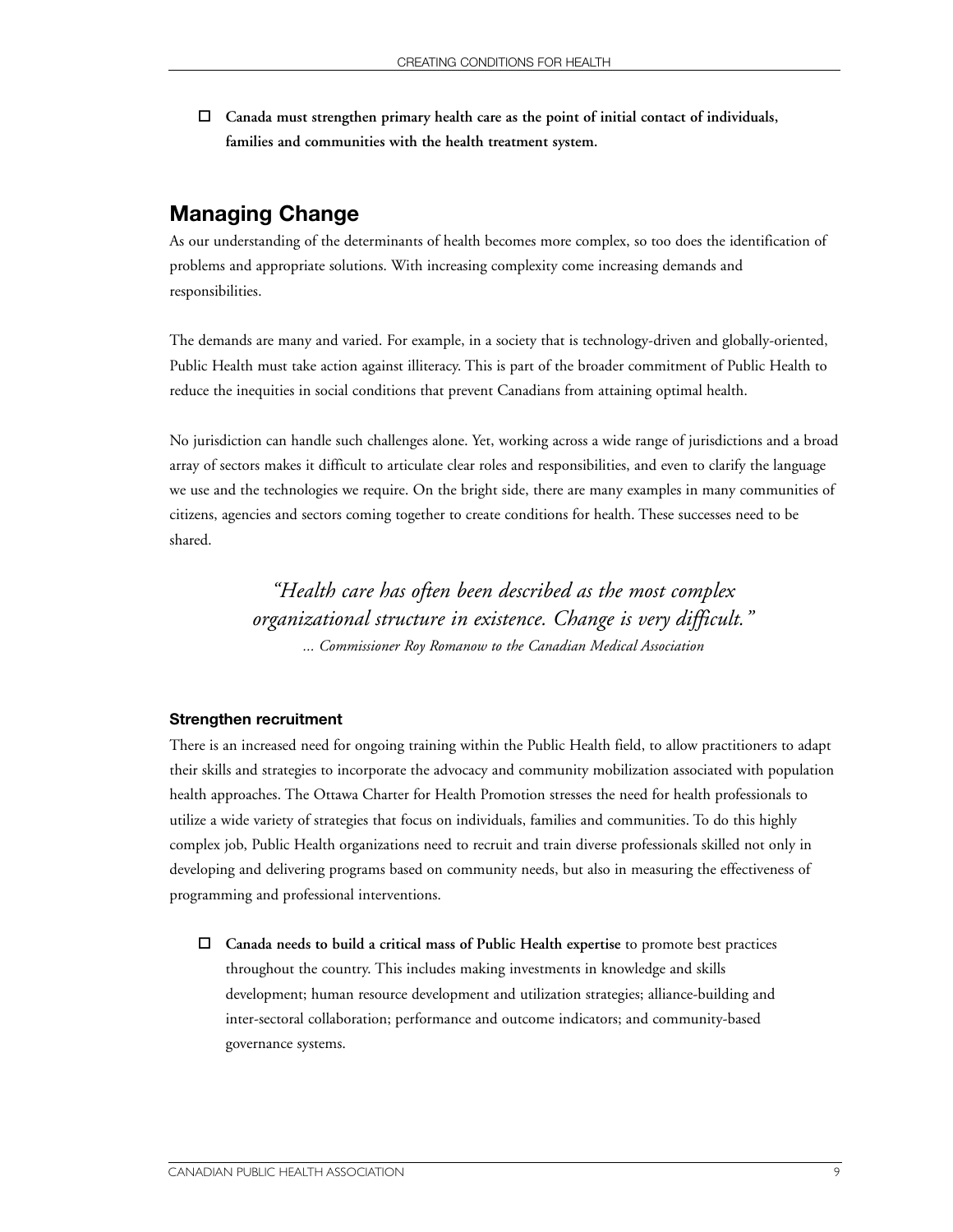#### **Strengthen science-based approaches/ accountability**

Public Health services and approaches are based on the science and research of many disciplines. Strong science is fundamental to effective surveillance and evaluation, and enriches our understanding of relationships and causation.

In the Public Health field, however, sound decision-making depends not only on enhanced research and surveillance, but also on setting clear health goals that matter to Canadians, and designing accountability measures such as Report Cards and public watchdogs or champions, that verify whether or not the programs are working as intended. We need to better determine what works best for whom, when, and with what risks and benefits.

" Across the broader health services continuum, **health professionals need to develop strategies to strengthen the transparency and accountability of government health care funding** including measures to strengthen information-sharing and public reporting on outcomes.

## **Co-operative Relations: The Need for a Seamless Continuum of Services**

Canadians expect a **seamless continuum of health services**, regardless of who is in charge of service delivery. Health care should ideally begin where we live and work, and extend from re-invigorated Public Health services through more efficient and effective hospitals and long-term care facilities to more responsive community-based services.

A truly seamless system will look and operate very differently from the one we have today, and it will require federal participation in non-insured services including Public Health, primary health care and community and home care – all essential components of a comprehensive health system.

The federal government plays a major financial role, but its participation is also key to ensuring that Canada's health system is equitable, its resources shared wisely across jurisdictions. Canadians want a health system where all people – whether they live in Prince Edward Island or Nunavut or Ontario – have the same access to Public Health care services, and where health professionals share expertise and information across jurisdictions, through state-of-the-art systems such as interprovincial surveillance reporting.

> *"But there is far more to solving the health care puzzle than intergovernmental relations..." ... Commissioner Roy Romanow to the CMA*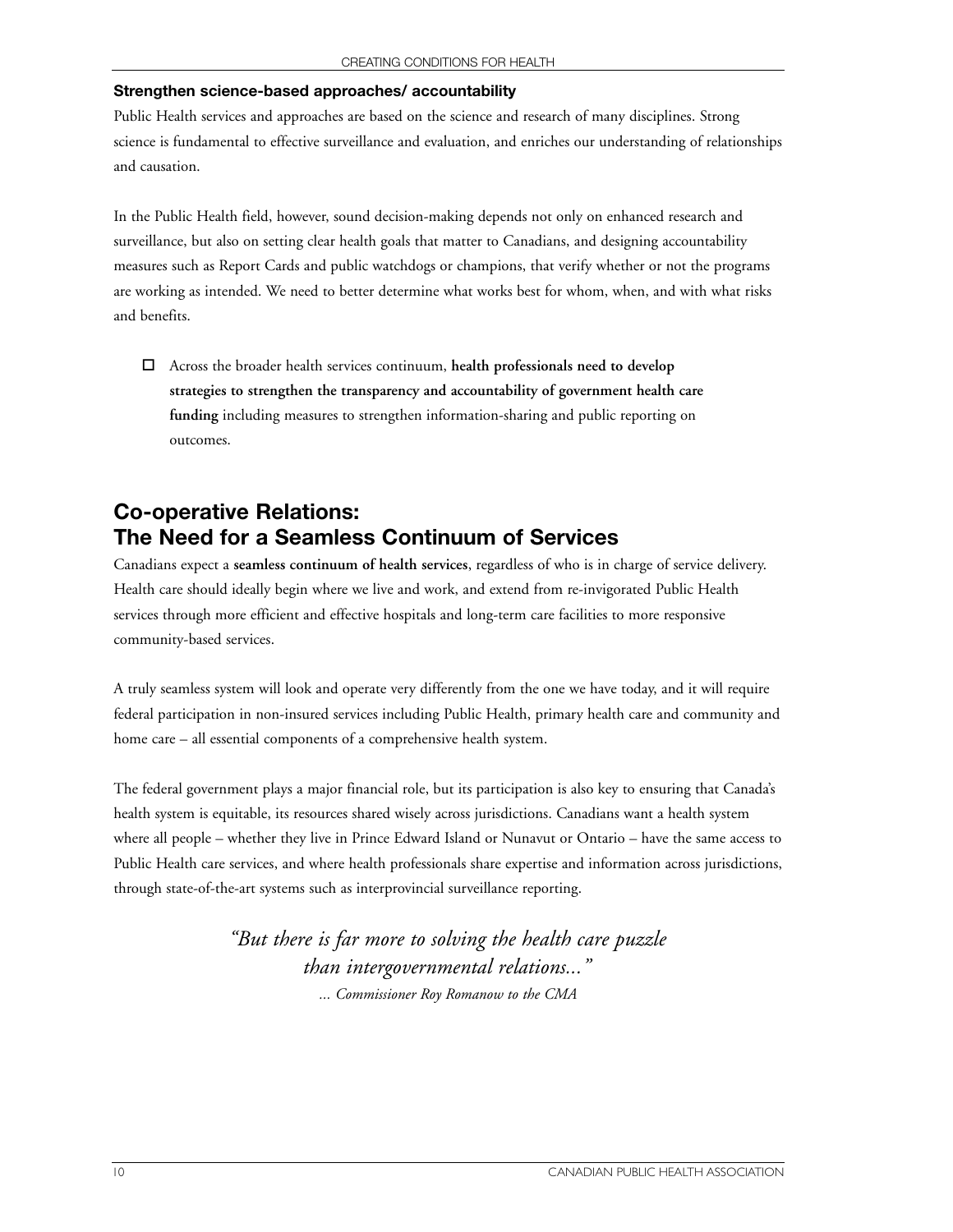#### **Harness support by investing in communities**

Because Public Health focuses on the broad determinants of health, it is situated at the point where individuals and families interact with service providers and governments. It is capable of creating alliances and partnerships across the private and voluntary sectors, across professions and among communities, and of harnessing broad support for priority issues and community development.

This multi-sectoral outreach is particularly important as the health care system is restructured. It is increasingly necessary to integrate services and funding, and even more closely involve communities in planning and delivery.

" **Canada needs to invest in community capacity-building,** helping communities develop primary health care services and other tools and knowledge that families and individuals need to take responsibility for their own health.

#### **Boost public confidence by building on Public Health successes**

The Public Health sector can build on the success of a great many effective community and regional initiatives across the country. These initiatives include programs for dental health, sexual and reproductive health, diabetic health and women's health as well as innovative primary health care models and programs for the elderly, promotion of immunization, communicable disease control and broad programs for literacy and environmental health.

Public Health practitioners can coordinate and support communities across the country, effectively using success stories to profile successful community initiatives and share them among jurisdictions. They can, for example, share health promotion campaigns that increase the uptake of influenza immunization.

The impact of these Public Health successes is enhanced by strengthened evaluation of programs and improved reporting of outcomes to inform the public.

 $\Box$  Canada needs to capitalize on a strong base of public confidence in the Public Health **profession** to mobilize resources around key issues.

To build alliances and create networks around core health issues, communication with the public is key. Canadians want comprehensive and reliable information. Health professionals can, as well, make better use of strategies such as social marketing to focus attention on Public Health issues, using the media to promote awareness (e.g., seatbelt use, impaired driving) and to strengthen people's abilities to positively influence their own health. Momentum for the future can be built on past successes.